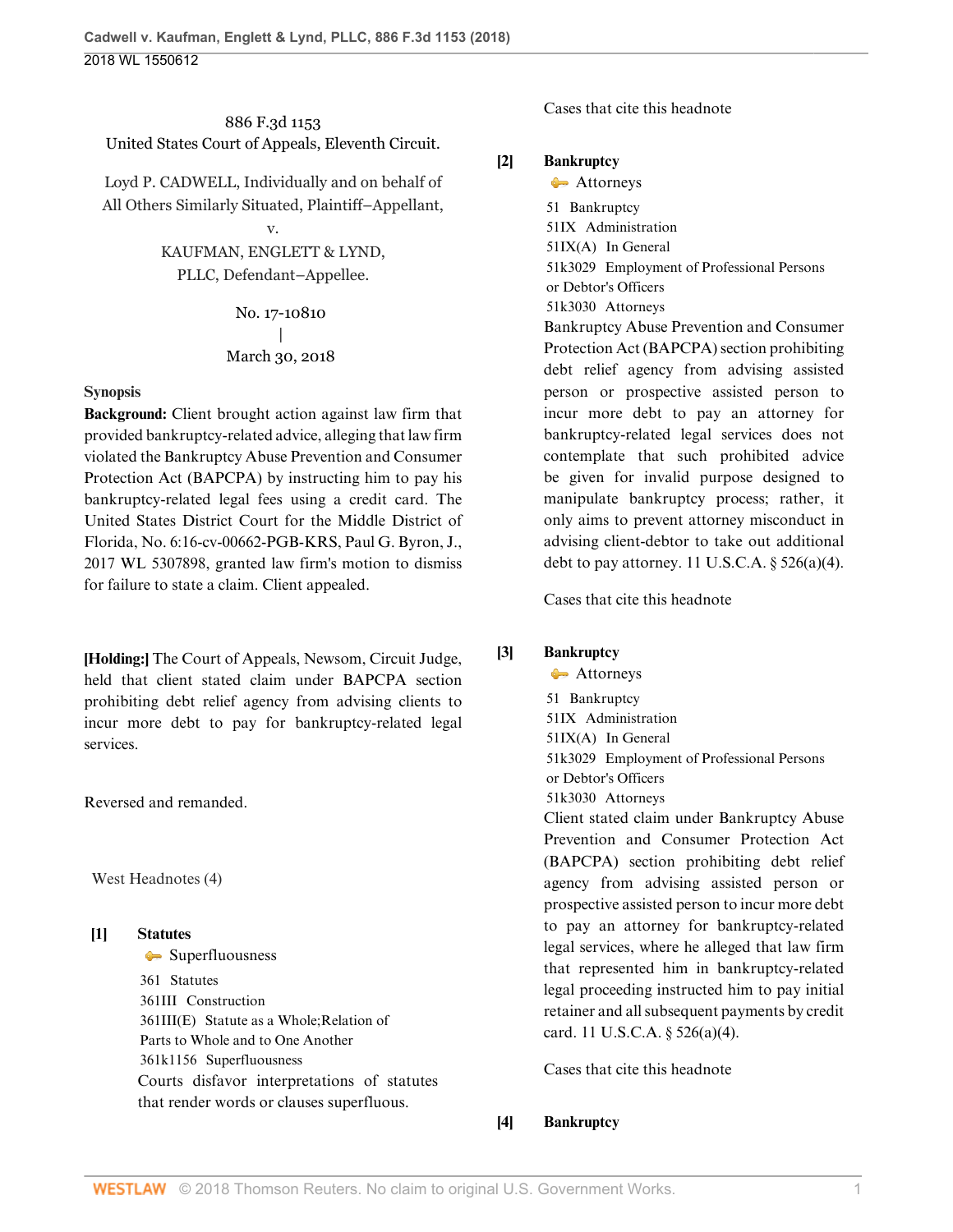**[Attorneys](http://www.westlaw.com/Browse/Home/KeyNumber/51k3030/View.html?docGuid=I3d670b10346311e89d46ed79fb792237&originationContext=document&vr=3.0&rs=cblt1.0&transitionType=DocumentItem&contextData=(sc.UserEnteredCitation))** 

#### **[Constitutional Law](http://www.westlaw.com/Browse/Home/KeyNumber/92/View.html?docGuid=I3d670b10346311e89d46ed79fb792237&originationContext=document&vr=3.0&rs=cblt1.0&transitionType=DocumentItem&contextData=(sc.UserEnteredCitation))**

• [Clients' rights in general](http://www.westlaw.com/Browse/Home/KeyNumber/92k2041/View.html?docGuid=I3d670b10346311e89d46ed79fb792237&originationContext=document&vr=3.0&rs=cblt1.0&transitionType=DocumentItem&contextData=(sc.UserEnteredCitation)) [51](http://www.westlaw.com/Browse/Home/KeyNumber/51/View.html?docGuid=I3d670b10346311e89d46ed79fb792237&originationContext=document&vr=3.0&rs=cblt1.0&transitionType=DocumentItem&contextData=(sc.UserEnteredCitation)) Bankruptcy [51IX](http://www.westlaw.com/Browse/Home/KeyNumber/51IX/View.html?docGuid=I3d670b10346311e89d46ed79fb792237&originationContext=document&vr=3.0&rs=cblt1.0&transitionType=DocumentItem&contextData=(sc.UserEnteredCitation)) Administration [51IX\(A\)](http://www.westlaw.com/Browse/Home/KeyNumber/51IX(A)/View.html?docGuid=I3d670b10346311e89d46ed79fb792237&originationContext=document&vr=3.0&rs=cblt1.0&transitionType=DocumentItem&contextData=(sc.UserEnteredCitation)) In General [51k3029](http://www.westlaw.com/Browse/Home/KeyNumber/51k3029/View.html?docGuid=I3d670b10346311e89d46ed79fb792237&originationContext=document&vr=3.0&rs=cblt1.0&transitionType=DocumentItem&contextData=(sc.UserEnteredCitation)) Employment of Professional Persons or Debtor's Officers [51k3030](http://www.westlaw.com/Browse/Home/KeyNumber/51k3030/View.html?docGuid=I3d670b10346311e89d46ed79fb792237&originationContext=document&vr=3.0&rs=cblt1.0&transitionType=DocumentItem&contextData=(sc.UserEnteredCitation)) Attorneys [92](http://www.westlaw.com/Browse/Home/KeyNumber/92/View.html?docGuid=I3d670b10346311e89d46ed79fb792237&originationContext=document&vr=3.0&rs=cblt1.0&transitionType=DocumentItem&contextData=(sc.UserEnteredCitation)) Constitutional Law [92XVIII](http://www.westlaw.com/Browse/Home/KeyNumber/92XVIII/View.html?docGuid=I3d670b10346311e89d46ed79fb792237&originationContext=document&vr=3.0&rs=cblt1.0&transitionType=DocumentItem&contextData=(sc.UserEnteredCitation)) Freedom of Speech, Expression, and Press [92XVIII\(S\)](http://www.westlaw.com/Browse/Home/KeyNumber/92XVIII(S)/View.html?docGuid=I3d670b10346311e89d46ed79fb792237&originationContext=document&vr=3.0&rs=cblt1.0&transitionType=DocumentItem&contextData=(sc.UserEnteredCitation)) Attorneys, Regulation of [92k2041](http://www.westlaw.com/Browse/Home/KeyNumber/92k2041/View.html?docGuid=I3d670b10346311e89d46ed79fb792237&originationContext=document&vr=3.0&rs=cblt1.0&transitionType=DocumentItem&contextData=(sc.UserEnteredCitation)) Clients' rights in general Bankruptcy Abuse Prevention and Consumer Protection Act (BAPCPA) section prohibiting a debt relief agency, including a law firm, from advising a client to incur more debt

to pay for bankruptcy-related legal services does not improperly restrict attorney-client communications, in violation of the First Amendment; rather, it merely prohibits law firms from giving their clients affirmative advice to incur more debt in order to pay for bankruptcy-related representation, and it does not prevent law firms from discussing with debtors potential options and their legal consequences. [U.S. Const. Amend. 1;](http://www.westlaw.com/Link/Document/FullText?findType=L&pubNum=1000583&cite=USCOAMENDI&originatingDoc=I3d670b10346311e89d46ed79fb792237&refType=LQ&originationContext=document&vr=3.0&rs=cblt1.0&transitionType=DocumentItem&contextData=(sc.UserEnteredCitation)) [11](http://www.westlaw.com/Link/Document/FullText?findType=L&pubNum=1000546&cite=11USCAS526&originatingDoc=I3d670b10346311e89d46ed79fb792237&refType=SP&originationContext=document&vr=3.0&rs=cblt1.0&transitionType=DocumentItem&contextData=(sc.UserEnteredCitation)#co_pp_d40e000072291) [U.S.C.A. § 526\(a\)\(4\)](http://www.westlaw.com/Link/Document/FullText?findType=L&pubNum=1000546&cite=11USCAS526&originatingDoc=I3d670b10346311e89d46ed79fb792237&refType=SP&originationContext=document&vr=3.0&rs=cblt1.0&transitionType=DocumentItem&contextData=(sc.UserEnteredCitation)#co_pp_d40e000072291).

[Cases that cite this headnote](http://www.westlaw.com/Link/RelatedInformation/DocHeadnoteLink?docGuid=I3d670b10346311e89d46ed79fb792237&headnoteId=204419294600420180420094550&originationContext=document&vr=3.0&rs=cblt1.0&transitionType=CitingReferences&contextData=(sc.UserEnteredCitation))

Appeal from the United States District Court for the Middle District of Florida, D.C. Docket No. 6:16 cv-00662-PGB-KRS

#### **Attorneys and Law Firms**

[Bryan Keith Mickler](http://www.westlaw.com/Link/Document/FullText?findType=h&pubNum=176284&cite=0230375101&originatingDoc=I3d670b10346311e89d46ed79fb792237&refType=RQ&originationContext=document&vr=3.0&rs=cblt1.0&transitionType=DocumentItem&contextData=(sc.UserEnteredCitation)), Law Offices of Mickler & Mickler, LLP, Jacksonville, FL, for Plaintiff–Appellant.

[Shane Haselbarth](http://www.westlaw.com/Link/Document/FullText?findType=h&pubNum=176284&cite=0434096301&originatingDoc=I3d670b10346311e89d46ed79fb792237&refType=RQ&originationContext=document&vr=3.0&rs=cblt1.0&transitionType=DocumentItem&contextData=(sc.UserEnteredCitation)), Marshall Dennehey Warner et al Law Office, Philadelphia, PA, [Adam C. Herman,](http://www.westlaw.com/Link/Document/FullText?findType=h&pubNum=176284&cite=0328060001&originatingDoc=I3d670b10346311e89d46ed79fb792237&refType=RQ&originationContext=document&vr=3.0&rs=cblt1.0&transitionType=DocumentItem&contextData=(sc.UserEnteredCitation)) Marshall Dennehey Warner Coleman & Goggin, Orlando, FL, for Defendant–Appellee.

Jennifer Utrecht, U.S. Department of Justice, Civil Division, Appellate Staff, Charlene Goodwin, U.S. Department of Justice, Office of the Solicitor General,

[Mark B. Stern,](http://www.westlaw.com/Link/Document/FullText?findType=h&pubNum=176284&cite=0210065101&originatingDoc=I3d670b10346311e89d46ed79fb792237&refType=RQ&originationContext=document&vr=3.0&rs=cblt1.0&transitionType=DocumentItem&contextData=(sc.UserEnteredCitation)) U.S. Attorney General's Office, Washington, DC, for Intervenor.

<span id="page-1-1"></span>Before [ED CARNES](http://www.westlaw.com/Link/Document/FullText?findType=h&pubNum=176284&cite=0128163401&originatingDoc=I3d670b10346311e89d46ed79fb792237&refType=RQ&originationContext=document&vr=3.0&rs=cblt1.0&transitionType=DocumentItem&contextData=(sc.UserEnteredCitation)), Chief Judge, [NEWSOM](http://www.westlaw.com/Link/Document/FullText?findType=h&pubNum=176284&cite=0506009201&originatingDoc=I3d670b10346311e89d46ed79fb792237&refType=RQ&originationContext=document&vr=3.0&rs=cblt1.0&transitionType=DocumentItem&contextData=(sc.UserEnteredCitation)), and SILER, [\\*](#page-1-0) Circuit Judges.

#### **Opinion**

#### [NEWSOM,](http://www.westlaw.com/Link/Document/FullText?findType=h&pubNum=176284&cite=0506009201&originatingDoc=I3d670b10346311e89d46ed79fb792237&refType=RQ&originationContext=document&vr=3.0&rs=cblt1.0&transitionType=DocumentItem&contextData=(sc.UserEnteredCitation)) Circuit Judge:

**\*\*1 \*1155** This case arises under the Bankruptcy Abuse Prevention and Consumer Protection Act of 2005, which, among other things, amended federal law to impose new requirements and prohibitions on professionals who assist with the preparation of bankruptcy petitions. The provision specifically at issue here, [11 U.S.C. § 526\(a\)\(4\)](http://www.westlaw.com/Link/Document/FullText?findType=L&pubNum=1000546&cite=11USCAS526&originatingDoc=I3d670b10346311e89d46ed79fb792237&refType=SP&originationContext=document&vr=3.0&rs=cblt1.0&transitionType=DocumentItem&contextData=(sc.UserEnteredCitation)#co_pp_d40e000072291), provides in relevant part that a "debt relief agency" including a law firm that provides bankruptcy-related services—"shall not ... advise" a debtor "to incur more debt in contemplation of such person filing a case under this title or to pay an attorney or bankruptcy petition preparer a fee or charge for services performed as part of preparing for or representing a debtor in a case under this title." In *[Milavetz, Gallop & Milavetz, P.A. v.](http://www.westlaw.com/Link/Document/FullText?findType=Y&serNum=2021490121&pubNum=0000708&originatingDoc=I3d670b10346311e89d46ed79fb792237&refType=RP&originationContext=document&vr=3.0&rs=cblt1.0&transitionType=DocumentItem&contextData=(sc.UserEnteredCitation)) United States*[, 559 U.S. 229, 130 S.Ct. 1324, 176 L.Ed.2d](http://www.westlaw.com/Link/Document/FullText?findType=Y&serNum=2021490121&pubNum=0000708&originatingDoc=I3d670b10346311e89d46ed79fb792237&refType=RP&originationContext=document&vr=3.0&rs=cblt1.0&transitionType=DocumentItem&contextData=(sc.UserEnteredCitation)) [79 \(2010\)](http://www.westlaw.com/Link/Document/FullText?findType=Y&serNum=2021490121&pubNum=0000708&originatingDoc=I3d670b10346311e89d46ed79fb792237&refType=RP&originationContext=document&vr=3.0&rs=cblt1.0&transitionType=DocumentItem&contextData=(sc.UserEnteredCitation)), the Supreme Court unanimously concluded that Section  $526(a)(4)$ 's first prohibition—on advice to incur additional debt "in contemplation of" a bankruptcy filing—requires proof that the advice was given for an invalid purpose designed to manipulate the bankruptcy process. This case presents the question whether the statute's second prohibition—on advice to incur debt to pay for a lawyer's bankruptcy-related representation likewise entails an invalid-purpose requirement. We hold that it does not and that, as relevant here, an attorney violates Section  $526(a)(4)$  if he instructs a client to pay his bankruptcy-related legal fees using a credit card.

#### <span id="page-1-2"></span>**I**

Loyd Cadwell consulted with the law firm of Kaufman, Englett  $\&$  Lynd ("KEL") about the possibility of filing a Chapter 7 bankruptcy petition.<sup>[1](#page-2-0)</sup> Following the initial meeting, Cadwell entered into an agreement that obligated him to pay \$1700 in attorneys' fees "for representation

<span id="page-1-0"></span>Honorable Eugene E. Siler, Jr., United States Circuit Judge for the Sixth Circuit, sitting by designation.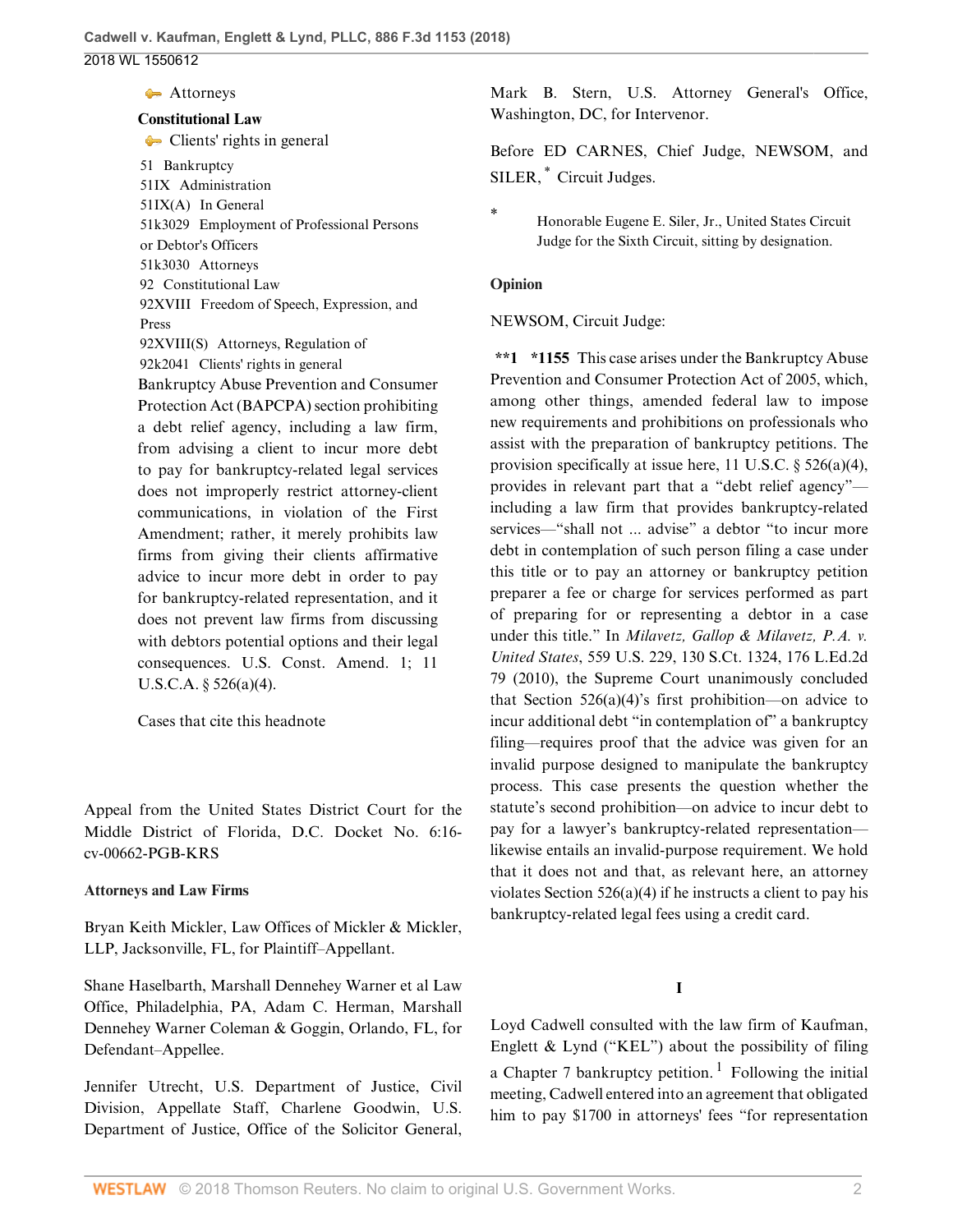in [his] Chapter 7 Bankruptcy case." The agreement contained an addendum establishing a schedule that required immediate payment of a \$250 retainer, a second \$250 installment shortly thereafter, and then, after that, four monthly installments of \$300 apiece. According to Cadwell's complaint, "KEL instructed [him] to pay the initial retainer and all subsequent payments by credit card." As directed, Cadwell paid the initial retainer and the next three installments using two different credit cards.

<span id="page-2-0"></span>[1](#page-1-2) Because Cadwell's appeal follows the district court's dismissal of his complaint for failure to state a claim, we accept as true the facts alleged in the complaint and draw all reasonable inferences in Cadwell's favor. *See, e.g.*, *Hill v. White*[, 321 F.3d 1334, 1335 \(11th Cir.](http://www.westlaw.com/Link/Document/FullText?findType=Y&serNum=2003169523&pubNum=0000506&originatingDoc=I3d670b10346311e89d46ed79fb792237&refType=RP&fi=co_pp_sp_506_1335&originationContext=document&vr=3.0&rs=cblt1.0&transitionType=DocumentItem&contextData=(sc.UserEnteredCitation)#co_pp_sp_506_1335) [2003\).](http://www.westlaw.com/Link/Document/FullText?findType=Y&serNum=2003169523&pubNum=0000506&originatingDoc=I3d670b10346311e89d46ed79fb792237&refType=RP&fi=co_pp_sp_506_1335&originationContext=document&vr=3.0&rs=cblt1.0&transitionType=DocumentItem&contextData=(sc.UserEnteredCitation)#co_pp_sp_506_1335)

After terminating his relationship with KEL, Cadwell filed this action under 11 U.S.C.  $\S$  526(a)(4), which, as already explained, states that a law firm "shall not ... advise" a client "to incur more debt in contemplation of such person filing a case under this title or to pay an attorney" for bankruptcy-related legal services. KEL moved to dismiss Cadwell's complaint, arguing (1) that he hadn't stated a claim on which relief could be granted and (2) that even if he had, [Section 526\(a\)](http://www.westlaw.com/Link/Document/FullText?findType=L&pubNum=1000546&cite=11USCAS526&originatingDoc=I3d670b10346311e89d46ed79fb792237&refType=SP&originationContext=document&vr=3.0&rs=cblt1.0&transitionType=DocumentItem&contextData=(sc.UserEnteredCitation)#co_pp_d40e000072291) [\(4\)](http://www.westlaw.com/Link/Document/FullText?findType=L&pubNum=1000546&cite=11USCAS526&originatingDoc=I3d670b10346311e89d46ed79fb792237&refType=SP&originationContext=document&vr=3.0&rs=cblt1.0&transitionType=DocumentItem&contextData=(sc.UserEnteredCitation)#co_pp_d40e000072291) is unconstitutional because it improperly restricts KEL's attorney-client communications. The district court granted KEL's motion. "[W]ithout more," the court held, "the mere advice to use credit cards to pay for legal fees does not violate" [Section 526\(a\)\(4\)](http://www.westlaw.com/Link/Document/FullText?findType=L&pubNum=1000546&cite=11USCAS526&originatingDoc=I3d670b10346311e89d46ed79fb792237&refType=SP&originationContext=document&vr=3.0&rs=cblt1.0&transitionType=DocumentItem&contextData=(sc.UserEnteredCitation)#co_pp_d40e000072291). Rather, based on its reading of the Supreme Court's decision in *[Milavetz,](http://www.westlaw.com/Link/Document/FullText?findType=Y&serNum=2021490121&pubNum=0000708&originatingDoc=I3d670b10346311e89d46ed79fb792237&refType=RP&originationContext=document&vr=3.0&rs=cblt1.0&transitionType=DocumentItem&contextData=(sc.UserEnteredCitation)) [Gallop & Milavetz, P.A. v. United States](http://www.westlaw.com/Link/Document/FullText?findType=Y&serNum=2021490121&pubNum=0000708&originatingDoc=I3d670b10346311e89d46ed79fb792237&refType=RP&originationContext=document&vr=3.0&rs=cblt1.0&transitionType=DocumentItem&contextData=(sc.UserEnteredCitation))*, 559 U.S. 229, [130 S.Ct. 1324, 176 L.Ed.2d 79 \(2010\)](http://www.westlaw.com/Link/Document/FullText?findType=Y&serNum=2021490121&pubNum=0000708&originatingDoc=I3d670b10346311e89d46ed79fb792237&refType=RP&originationContext=document&vr=3.0&rs=cblt1.0&transitionType=DocumentItem&contextData=(sc.UserEnteredCitation)), the district court concluded that [Section 526\(a\)\(4\)](http://www.westlaw.com/Link/Document/FullText?findType=L&pubNum=1000546&cite=11USCAS526&originatingDoc=I3d670b10346311e89d46ed79fb792237&refType=SP&originationContext=document&vr=3.0&rs=cblt1.0&transitionType=DocumentItem&contextData=(sc.UserEnteredCitation)#co_pp_d40e000072291) only "prohibits a debt relief agency from advising a debtor to **\*1156** incur additional debt for an invalid purpose." Because Cadwell had "alleged] no facts that would" support an inference "that KEL acted with an improper purpose or with an intent to manipulate the bankruptcy system," the district court held that he had failed to state a viable claim under the statute. Having done so, the district court found it unnecessary to address KEL's First Amendment challenge.

**\*\*2** On appeal, Cadwell contends that the district court erred in faulting him for failing to allege that KEL acted with an "invalid" (or "improper") purpose. At least as it pertains to a lawyer's advice to his client to incur debt to pay legal fees, Cadwell insists, [Section 526\(a\)\(4\)](http://www.westlaw.com/Link/Document/FullText?findType=L&pubNum=1000546&cite=11USCAS526&originatingDoc=I3d670b10346311e89d46ed79fb792237&refType=SP&originationContext=document&vr=3.0&rs=cblt1.0&transitionType=DocumentItem&contextData=(sc.UserEnteredCitation)#co_pp_d40e000072291)'s text admits of no such requirement. KEL responds that the district court correctly interpreted the statute to impose an invalid-purpose element, but that even if Cadwell had stated a claim, the statute violates the First Amendment. Our review is *de novo*. *See [Batchelor-Robjohns v. United](http://www.westlaw.com/Link/Document/FullText?findType=Y&serNum=2036402552&pubNum=0000506&originatingDoc=I3d670b10346311e89d46ed79fb792237&refType=RP&fi=co_pp_sp_506_1284&originationContext=document&vr=3.0&rs=cblt1.0&transitionType=DocumentItem&contextData=(sc.UserEnteredCitation)#co_pp_sp_506_1284) States*[, 788 F.3d 1280, 1284 \(11th Cir. 2015\).](http://www.westlaw.com/Link/Document/FullText?findType=Y&serNum=2036402552&pubNum=0000506&originatingDoc=I3d670b10346311e89d46ed79fb792237&refType=RP&fi=co_pp_sp_506_1284&originationContext=document&vr=3.0&rs=cblt1.0&transitionType=DocumentItem&contextData=(sc.UserEnteredCitation)#co_pp_sp_506_1284)

# **II**

As its name suggests, the Bankruptcy Abuse Prevention and Consumer Protection Act of 2005 was enacted "to correct perceived abuses of the bankruptcy system." *Milavetz*[, 559 U.S. at 231–32, 130 S.Ct. 1324](http://www.westlaw.com/Link/Document/FullText?findType=Y&serNum=2021490121&pubNum=0000708&originatingDoc=I3d670b10346311e89d46ed79fb792237&refType=RP&originationContext=document&vr=3.0&rs=cblt1.0&transitionType=DocumentItem&contextData=(sc.UserEnteredCitation)). The Act added to the Bankruptcy Code a number of provisions directed at the conduct of bankruptcy professionals. *[Id](http://www.westlaw.com/Link/Document/FullText?findType=Y&serNum=2021490121&pubNum=0000780&originatingDoc=I3d670b10346311e89d46ed79fb792237&refType=RP&originationContext=document&vr=3.0&rs=cblt1.0&transitionType=DocumentItem&contextData=(sc.UserEnteredCitation))*. Among those provisions is [11 U.S.C. § 526\(a\),](http://www.westlaw.com/Link/Document/FullText?findType=L&pubNum=1000546&cite=11USCAS526&originatingDoc=I3d670b10346311e89d46ed79fb792237&refType=SP&originationContext=document&vr=3.0&rs=cblt1.0&transitionType=DocumentItem&contextData=(sc.UserEnteredCitation)#co_pp_8b3b0000958a4) which "establishes several rules of professional conduct for persons qualifying as debt relief agencies," including lawyers. *Id.* [at 233, 130 S.Ct. 1324](http://www.westlaw.com/Link/Document/FullText?findType=Y&serNum=2021490121&pubNum=0000708&originatingDoc=I3d670b10346311e89d46ed79fb792237&refType=RP&originationContext=document&vr=3.0&rs=cblt1.0&transitionType=DocumentItem&contextData=(sc.UserEnteredCitation)). At issue here is subsection (a)(4), which provides as follows:

> A debt relief agency shall not ... advise an assisted person or prospective assisted person to incur more debt in contemplation of such person filing a case under this title or to pay an attorney or bankruptcy petition preparer a fee or charge for services performed as part of preparing for or representing a debtor in a case under this title.

# [11 U.S.C. § 526\(a\)\(4\).](http://www.westlaw.com/Link/Document/FullText?findType=L&pubNum=1000546&cite=11USCAS526&originatingDoc=I3d670b10346311e89d46ed79fb792237&refType=SP&originationContext=document&vr=3.0&rs=cblt1.0&transitionType=DocumentItem&contextData=(sc.UserEnteredCitation)#co_pp_d40e000072291)

The parties here agree that KEL—as a law firm that provides bankruptcy-related advice—qualifies as a "debt relief agency" within the meaning of [Section 526\(a\)\(4\).](http://www.westlaw.com/Link/Document/FullText?findType=L&pubNum=1000546&cite=11USCAS526&originatingDoc=I3d670b10346311e89d46ed79fb792237&refType=SP&originationContext=document&vr=3.0&rs=cblt1.0&transitionType=DocumentItem&contextData=(sc.UserEnteredCitation)#co_pp_d40e000072291) *See* Br. of Appellant at 3, 7; Br. of Appellee at 5; *see also Milavetz*[, 559 U.S. at 239, 130 S.Ct. 1324](http://www.westlaw.com/Link/Document/FullText?findType=Y&serNum=2021490121&pubNum=0000708&originatingDoc=I3d670b10346311e89d46ed79fb792237&refType=RP&originationContext=document&vr=3.0&rs=cblt1.0&transitionType=DocumentItem&contextData=(sc.UserEnteredCitation)). The parties also agree that for purposes of this appeal, Cadwell is an "assisted person or prospective assisted person" under the statute. *See* Br. of Appellant at 7; Br. of Appellee at 5. Finally, and importantly, the parties agree that the statute contains two distinct prohibitions—one about incurring debt in anticipation of bankruptcy filings generally, and the other about incurring debt to pay for bankruptcyrelated legal services more specifically. From there, the parties' positions diverge.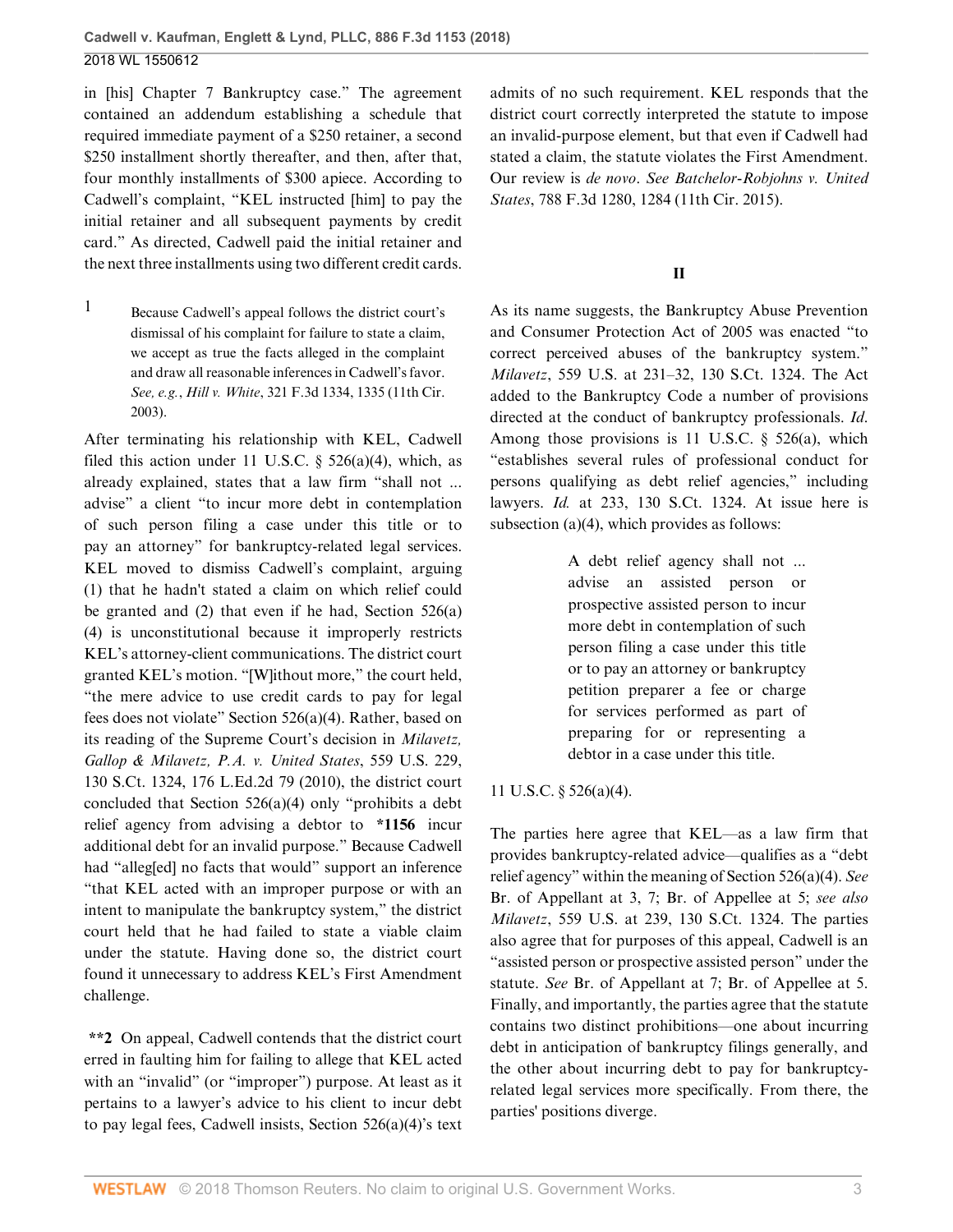## **A**

The parties' central disagreement is over the proper way to parse [Section 526\(a\)\(4\)'](http://www.westlaw.com/Link/Document/FullText?findType=L&pubNum=1000546&cite=11USCAS526&originatingDoc=I3d670b10346311e89d46ed79fb792237&refType=SP&originationContext=document&vr=3.0&rs=cblt1.0&transitionType=DocumentItem&contextData=(sc.UserEnteredCitation)#co_pp_d40e000072291)s two prohibitions. For example, where does each prohibition begin and end, and more to the point, does the phrase "in contemplation of" which the Supreme Court in *[Milavetz](http://www.westlaw.com/Link/Document/FullText?findType=Y&serNum=2021490121&pubNum=0000780&originatingDoc=I3d670b10346311e89d46ed79fb792237&refType=RP&originationContext=document&vr=3.0&rs=cblt1.0&transitionType=DocumentItem&contextData=(sc.UserEnteredCitation))* construed to require proof that the advice to incur debt was given for an invalid purpose—apply to both prohibitions, or only the first? Unfortunately, the statute contains no punctuation that might help us determine where to place the "hinge" that divides the two prohibitions—which, as it turns out, really matters. We are presented here with three different ways of reading [Section 526\(a\)\(4\)](http://www.westlaw.com/Link/Document/FullText?findType=L&pubNum=1000546&cite=11USCAS526&originatingDoc=I3d670b10346311e89d46ed79fb792237&refType=SP&originationContext=document&vr=3.0&rs=cblt1.0&transitionType=DocumentItem&contextData=(sc.UserEnteredCitation)#co_pp_d40e000072291)—one (sort of) suggested by the Supreme Court in *[Milavetz](http://www.westlaw.com/Link/Document/FullText?findType=Y&serNum=2021490121&pubNum=0000780&originatingDoc=I3d670b10346311e89d46ed79fb792237&refType=RP&originationContext=document&vr=3.0&rs=cblt1.0&transitionType=DocumentItem&contextData=(sc.UserEnteredCitation))*, another proposed by KEL and adopted by the district court, and yet another advocated by Cadwell. **\*1157** Each locates the hinge in a different place in the text, resulting in three very different meanings. We consider each in turn.

## **1**

**Reading No. 1**: "A debt relief agency shall not ... advise an assisted person or prospective assisted person **[1]** to incur more debt in contemplation of such person filing a case under this title or **[2]** to pay an attorney or bankruptcy petition preparer a fee or charge for services performed as part of preparing for or representing a debtor in a case under this title."

**\*\*3** One way to parse the statute was suggested (obliquely) by the Supreme Court's opinion in *[Milavetz](http://www.westlaw.com/Link/Document/FullText?findType=Y&serNum=2021490121&pubNum=0000780&originatingDoc=I3d670b10346311e89d46ed79fb792237&refType=RP&originationContext=document&vr=3.0&rs=cblt1.0&transitionType=DocumentItem&contextData=(sc.UserEnteredCitation))*. There, at the outset of the pertinent portion of its analysis, the Court observed that Section  $526(a)(4)$  "prohibits a debt relief agency from 'advising an assisted person' *either* 'to incur more debt in contemplation of' filing for bankruptcy 'or to pay an attorney or bankruptcy petition preparer fee or charge for services' performed in preparation for filing." [559 U.S. at 239, 130 S.Ct. 1324](http://www.westlaw.com/Link/Document/FullText?findType=Y&serNum=2021490121&pubNum=0000708&originatingDoc=I3d670b10346311e89d46ed79fb792237&refType=RP&originationContext=document&vr=3.0&rs=cblt1.0&transitionType=DocumentItem&contextData=(sc.UserEnteredCitation)) (emphasis added and alterations omitted). Under that reading, in which the hinge—the word "either" in the Court's paraphrase—comes before the words "to incur more debt," the statute would separately prohibit advice (1) "to incur more debt in contemplation of" filing for bankruptcy and (2) "to pay an attorney" for bankruptcyrelated representation.

That's not an unnatural reading of the statute, at least as a grammatical matter. Under it, both prohibitions would begin (neatly) with infinitives—"to incur" and "to pay." But the interpretation does have a pretty big wart —namely, that it would flatly prohibit *all* advice "to pay an attorney" for bankruptcy-related representation. That makes little sense, it seems to us, particularly in light of other provisions of the Bankruptcy Code that clearly contemplate that attorneys will get paid for bankruptcyrelated services. *See, e.g.*, [11 U.S.C. § 329](http://www.westlaw.com/Link/Document/FullText?findType=L&pubNum=1000546&cite=11USCAS329&originatingDoc=I3d670b10346311e89d46ed79fb792237&refType=LQ&originationContext=document&vr=3.0&rs=cblt1.0&transitionType=DocumentItem&contextData=(sc.UserEnteredCitation)) (requiring attorneys to "file with the court a statement of the compensation paid or agreed to be paid" during the year preceding the petition). [2](#page-3-0)

<span id="page-3-1"></span><span id="page-3-0"></span>[2](#page-3-1) *See also [Lamie v. United States Trustee](http://www.westlaw.com/Link/Document/FullText?findType=Y&serNum=2004086779&pubNum=0000708&originatingDoc=I3d670b10346311e89d46ed79fb792237&refType=RP&originationContext=document&vr=3.0&rs=cblt1.0&transitionType=DocumentItem&contextData=(sc.UserEnteredCitation))*, 540 U.S. [526, 537, 124 S.Ct. 1023, 157 L.Ed.2d 1024 \(2004\)](http://www.westlaw.com/Link/Document/FullText?findType=Y&serNum=2004086779&pubNum=0000708&originatingDoc=I3d670b10346311e89d46ed79fb792237&refType=RP&originationContext=document&vr=3.0&rs=cblt1.0&transitionType=DocumentItem&contextData=(sc.UserEnteredCitation)) ("It appears to be routine for debtors to pay reasonable fees for legal services before filing for bankruptcy....").

Perhaps not surprisingly, no one here has urged us to adopt this reading of [Section 526\(a\)\(4\)](http://www.westlaw.com/Link/Document/FullText?findType=L&pubNum=1000546&cite=11USCAS526&originatingDoc=I3d670b10346311e89d46ed79fb792237&refType=SP&originationContext=document&vr=3.0&rs=cblt1.0&transitionType=DocumentItem&contextData=(sc.UserEnteredCitation)#co_pp_d40e000072291). And we don't think that we are bound by *[Milavetz](http://www.westlaw.com/Link/Document/FullText?findType=Y&serNum=2021490121&originatingDoc=I3d670b10346311e89d46ed79fb792237&refType=RP&originationContext=document&vr=3.0&rs=cblt1.0&transitionType=DocumentItem&contextData=(sc.UserEnteredCitation))*'s passing suggestion that the statute's second prohibition might be understood to forbid advice "to pay an attorney," because the Court was concerned there only with the first prohibition. *See* [559 U.S. at 239, 130 S.Ct. 1324](http://www.westlaw.com/Link/Document/FullText?findType=Y&serNum=2021490121&pubNum=0000708&originatingDoc=I3d670b10346311e89d46ed79fb792237&refType=RP&originationContext=document&vr=3.0&rs=cblt1.0&transitionType=DocumentItem&contextData=(sc.UserEnteredCitation)) ("Only the first of these prohibitions is at issue."). We thus reject any interpretation of [Section 526\(a\)\(4\)](http://www.westlaw.com/Link/Document/FullText?findType=L&pubNum=1000546&cite=11USCAS526&originatingDoc=I3d670b10346311e89d46ed79fb792237&refType=SP&originationContext=document&vr=3.0&rs=cblt1.0&transitionType=DocumentItem&contextData=(sc.UserEnteredCitation)#co_pp_d40e000072291) pursuant to which the statute's second prohibition erects a categorical bar on advice to pay bankruptcy attorneys.

#### **2**

**Reading No. 2**: "A debt relief agency shall not ... advise an assisted person or prospective assisted person to incur more debt in contemplation of **[1]** such person filing a case under this title or **[2]** to pay an attorney or bankruptcy petition preparer a fee or charge for services performed as part of preparing for or representing a debtor in a case under this title."

There is a second way to read [Section 526\(a\)\(4\)](http://www.westlaw.com/Link/Document/FullText?findType=L&pubNum=1000546&cite=11USCAS526&originatingDoc=I3d670b10346311e89d46ed79fb792237&refType=SP&originationContext=document&vr=3.0&rs=cblt1.0&transitionType=DocumentItem&contextData=(sc.UserEnteredCitation)#co_pp_d40e000072291), proposed by KEL and adopted by the district court. In essence, KEL **\*1158** asserts that the statute prohibits a lawyer from advising his client to incur debt to pay for bankruptcyrelated legal services *only* if that advice was given for an "invalid purpose." The district court agreed, reasoning that KEL's invalid-purpose interpretation was compelled by *[Milavetz](http://www.westlaw.com/Link/Document/FullText?findType=Y&serNum=2021490121&pubNum=0000780&originatingDoc=I3d670b10346311e89d46ed79fb792237&refType=RP&originationContext=document&vr=3.0&rs=cblt1.0&transitionType=DocumentItem&contextData=(sc.UserEnteredCitation))*. We disagree.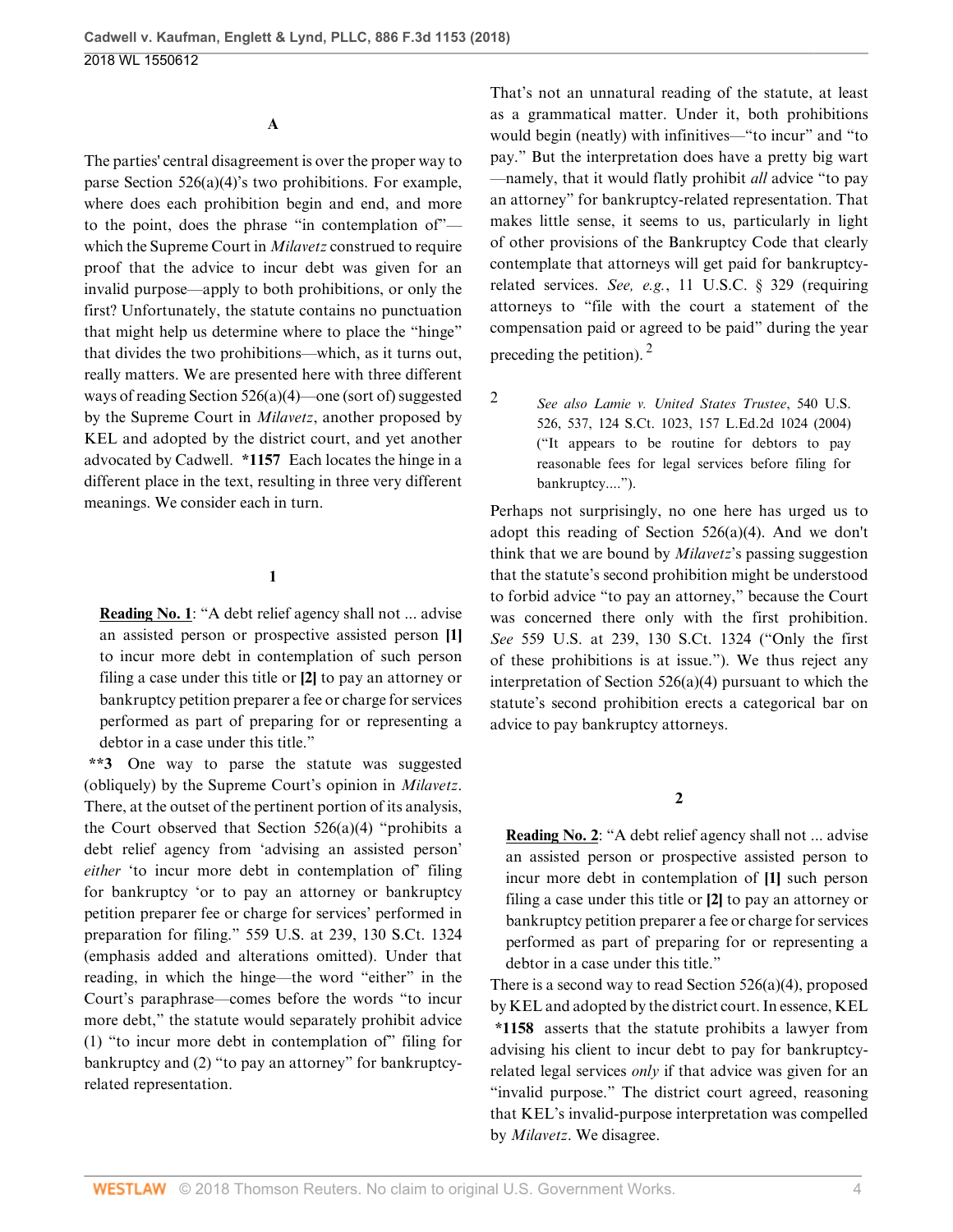The issue in *[Milavetz](http://www.westlaw.com/Link/Document/FullText?findType=Y&serNum=2021490121&pubNum=0000780&originatingDoc=I3d670b10346311e89d46ed79fb792237&refType=RP&originationContext=document&vr=3.0&rs=cblt1.0&transitionType=DocumentItem&contextData=(sc.UserEnteredCitation))* was whether the first prohibition in [Section 526\(a\)\(4\)—](http://www.westlaw.com/Link/Document/FullText?findType=L&pubNum=1000546&cite=11USCAS526&originatingDoc=I3d670b10346311e89d46ed79fb792237&refType=SP&originationContext=document&vr=3.0&rs=cblt1.0&transitionType=DocumentItem&contextData=(sc.UserEnteredCitation)#co_pp_d40e000072291)precluding advice to incur more debt "in contemplation of" a bankruptcy filing unconstitutionally restricted a law firm's attorney-client communications. In service of its speech-based argument, the firm there contended that Section  $526(a)(4)$ 's first prohibition broadly forbade "not only affirmative advice but also any discussion of the advantages, disadvantages, or legality of incurring more debt." [559 U.S. at 240,](http://www.westlaw.com/Link/Document/FullText?findType=Y&serNum=2021490121&pubNum=0000708&originatingDoc=I3d670b10346311e89d46ed79fb792237&refType=RP&originationContext=document&vr=3.0&rs=cblt1.0&transitionType=DocumentItem&contextData=(sc.UserEnteredCitation)) [130 S.Ct. 1324.](http://www.westlaw.com/Link/Document/FullText?findType=Y&serNum=2021490121&pubNum=0000708&originatingDoc=I3d670b10346311e89d46ed79fb792237&refType=RP&originationContext=document&vr=3.0&rs=cblt1.0&transitionType=DocumentItem&contextData=(sc.UserEnteredCitation)) The Supreme Court rejected the firm's expansive interpretation; instead, focusing on the phrase "in contemplation of," the Court concluded that the first prohibition more narrowly prevents an attorney "only from advising a debtor to incur more debt because the debtor is filing for bankruptcy, rather than for a valid purpose." *Id.* [at 243, 130 S.Ct. 1324.](http://www.westlaw.com/Link/Document/FullText?findType=Y&serNum=2021490121&pubNum=0000708&originatingDoc=I3d670b10346311e89d46ed79fb792237&refType=RP&originationContext=document&vr=3.0&rs=cblt1.0&transitionType=DocumentItem&contextData=(sc.UserEnteredCitation)) In so holding, the Court explained that the phrase "in contemplation of" is a term of art historically associated with abusive conduct—basically, advice to "load up" on debt with the expectation of obtaining its discharge in bankruptcy. *[Id.](http://www.westlaw.com/Link/Document/FullText?findType=Y&serNum=2021490121&pubNum=0000708&originatingDoc=I3d670b10346311e89d46ed79fb792237&refType=RP&originationContext=document&vr=3.0&rs=cblt1.0&transitionType=DocumentItem&contextData=(sc.UserEnteredCitation))* at [244, 130 S.Ct. 1324.](http://www.westlaw.com/Link/Document/FullText?findType=Y&serNum=2021490121&pubNum=0000708&originatingDoc=I3d670b10346311e89d46ed79fb792237&refType=RP&originationContext=document&vr=3.0&rs=cblt1.0&transitionType=DocumentItem&contextData=(sc.UserEnteredCitation)) Thus, the Court held, the "controlling question" under [Section 526\(a\)\(4\)](http://www.westlaw.com/Link/Document/FullText?findType=L&pubNum=1000546&cite=11USCAS526&originatingDoc=I3d670b10346311e89d46ed79fb792237&refType=SP&originationContext=document&vr=3.0&rs=cblt1.0&transitionType=DocumentItem&contextData=(sc.UserEnteredCitation)#co_pp_d40e000072291)'s first prohibition is "whether the impelling reason for advising an assisted person to incur more debt was the prospect of filing for bankruptcy." *Id.* [at 243, 130 S.Ct. 1324](http://www.westlaw.com/Link/Document/FullText?findType=Y&serNum=2021490121&pubNum=0000708&originatingDoc=I3d670b10346311e89d46ed79fb792237&refType=RP&originationContext=document&vr=3.0&rs=cblt1.0&transitionType=DocumentItem&contextData=(sc.UserEnteredCitation)) (quotation marks and alterations omitted).

**\*\*4** We reject the view that *[Milavetz](http://www.westlaw.com/Link/Document/FullText?findType=Y&serNum=2021490121&originatingDoc=I3d670b10346311e89d46ed79fb792237&refType=RP&originationContext=document&vr=3.0&rs=cblt1.0&transitionType=DocumentItem&contextData=(sc.UserEnteredCitation))*'s invalid-purpose gloss applies here. For starters, *[Milavetz](http://www.westlaw.com/Link/Document/FullText?findType=Y&serNum=2021490121&pubNum=0000780&originatingDoc=I3d670b10346311e89d46ed79fb792237&refType=RP&originationContext=document&vr=3.0&rs=cblt1.0&transitionType=DocumentItem&contextData=(sc.UserEnteredCitation))* certainly doesn't "directly control[ ]" this case, as KEL asserts. Br. of Appellee at 11. As already explained, *[Milavetz](http://www.westlaw.com/Link/Document/FullText?findType=Y&serNum=2021490121&pubNum=0000780&originatingDoc=I3d670b10346311e89d46ed79fb792237&refType=RP&originationContext=document&vr=3.0&rs=cblt1.0&transitionType=DocumentItem&contextData=(sc.UserEnteredCitation))* addressed only [Section 526\(a\)\(4\)](http://www.westlaw.com/Link/Document/FullText?findType=L&pubNum=1000546&cite=11USCAS526&originatingDoc=I3d670b10346311e89d46ed79fb792237&refType=SP&originationContext=document&vr=3.0&rs=cblt1.0&transitionType=DocumentItem&contextData=(sc.UserEnteredCitation)#co_pp_d40e000072291)'s first prohibition; it said nothing about the second. [559 U.S. at 239, 130 S.Ct. 1324](http://www.westlaw.com/Link/Document/FullText?findType=Y&serNum=2021490121&pubNum=0000708&originatingDoc=I3d670b10346311e89d46ed79fb792237&refType=RP&originationContext=document&vr=3.0&rs=cblt1.0&transitionType=DocumentItem&contextData=(sc.UserEnteredCitation)) ("Only the first of these prohibitions is at issue."). Nor, we conclude, does *[Milavetz](http://www.westlaw.com/Link/Document/FullText?findType=Y&serNum=2021490121&originatingDoc=I3d670b10346311e89d46ed79fb792237&refType=RP&originationContext=document&vr=3.0&rs=cblt1.0&transitionType=DocumentItem&contextData=(sc.UserEnteredCitation))*'s reasoning sensibly apply to the statute's second prohibition. Again, the *[Milavetz](http://www.westlaw.com/Link/Document/FullText?findType=Y&serNum=2021490121&pubNum=0000780&originatingDoc=I3d670b10346311e89d46ed79fb792237&refType=RP&originationContext=document&vr=3.0&rs=cblt1.0&transitionType=DocumentItem&contextData=(sc.UserEnteredCitation))* Court's conclusion that the statute's first clause prohibits only advice to incur additional debt for an invalid purpose rested on the phrase "in contemplation of." Thus, KEL's *[Milavetz](http://www.westlaw.com/Link/Document/FullText?findType=Y&serNum=2021490121&originatingDoc=I3d670b10346311e89d46ed79fb792237&refType=RP&originationContext=document&vr=3.0&rs=cblt1.0&transitionType=DocumentItem&contextData=(sc.UserEnteredCitation))*-based argument—pursuant to which the invalidpurpose gloss applies to the second prohibition, as well as the first—would require that we place the hinge after the phrase "in contemplation of." On that construction, the statute would prohibit advice "to incur more debt in contemplation of [1] such person filing a case under this title or [2] to pay an attorney" for bankruptcy-related legal representation.

<span id="page-4-0"></span>**[\[1](#page-0-1)]** That interpretation founders for two reasons. Initially, and most obviously, it makes syntactical hash of [Section 526\(a\)\(4\)'](http://www.westlaw.com/Link/Document/FullText?findType=L&pubNum=1000546&cite=11USCAS526&originatingDoc=I3d670b10346311e89d46ed79fb792237&refType=SP&originationContext=document&vr=3.0&rs=cblt1.0&transitionType=DocumentItem&contextData=(sc.UserEnteredCitation)#co_pp_d40e000072291)s second prohibition: A lawyer shall not advise his client "to incur more debt in contemplation of ... to pay an attorney"? Nonsense. *See [United States](http://www.westlaw.com/Link/Document/FullText?findType=Y&serNum=2018195710&pubNum=0000708&originatingDoc=I3d670b10346311e89d46ed79fb792237&refType=RP&originationContext=document&vr=3.0&rs=cblt1.0&transitionType=DocumentItem&contextData=(sc.UserEnteredCitation)) v. Hayes*[, 555 U.S. 415, 422, 129 S.Ct. 1079, 172 L.Ed.2d](http://www.westlaw.com/Link/Document/FullText?findType=Y&serNum=2018195710&pubNum=0000708&originatingDoc=I3d670b10346311e89d46ed79fb792237&refType=RP&originationContext=document&vr=3.0&rs=cblt1.0&transitionType=DocumentItem&contextData=(sc.UserEnteredCitation)) [816 \(2009\)](http://www.westlaw.com/Link/Document/FullText?findType=Y&serNum=2018195710&pubNum=0000708&originatingDoc=I3d670b10346311e89d46ed79fb792237&refType=RP&originationContext=document&vr=3.0&rs=cblt1.0&transitionType=DocumentItem&contextData=(sc.UserEnteredCitation)) (rejecting a particular reading of a statute because it was, among other things, "awkward as a matter of syntax"). Moreover, reading the phrase "in contemplation of" to apply to both prohibitions renders the second prohibition essentially meaningless. Under KEL's interpretation, advice to incur additional debt would violate [Section 526\(a\)\(4\)](http://www.westlaw.com/Link/Document/FullText?findType=L&pubNum=1000546&cite=11USCAS526&originatingDoc=I3d670b10346311e89d46ed79fb792237&refType=SP&originationContext=document&vr=3.0&rs=cblt1.0&transitionType=DocumentItem&contextData=(sc.UserEnteredCitation)#co_pp_d40e000072291) if *either* (1) the "impelling reason" for the advice is the expectation of bankruptcy discharge, *i.e.*, an invalid purpose, *see [Milavetz](http://www.westlaw.com/Link/Document/FullText?findType=Y&serNum=2021490121&pubNum=0000708&originatingDoc=I3d670b10346311e89d46ed79fb792237&refType=RP&originationContext=document&vr=3.0&rs=cblt1.0&transitionType=DocumentItem&contextData=(sc.UserEnteredCitation))*, 559 [U.S. at 243, 130 S.Ct. 1324](http://www.westlaw.com/Link/Document/FullText?findType=Y&serNum=2021490121&pubNum=0000708&originatingDoc=I3d670b10346311e89d46ed79fb792237&refType=RP&originationContext=document&vr=3.0&rs=cblt1.0&transitionType=DocumentItem&contextData=(sc.UserEnteredCitation)), *or* (2) the impelling reason for the advice is **\*1159** exactly the same, and is thus invalid for the same reason, *and* the debt happens to be incurred to pay an attorney. Under that reading, the second prohibition becomes a mere subset of the first it has no independent bite. We disfavor interpretations of statutes that render words or clauses superfluous. *See, e.g., Bloate v. United States*[, 559 U.S. 196, 209, 130 S.Ct.](http://www.westlaw.com/Link/Document/FullText?findType=Y&serNum=2021490123&pubNum=0000708&originatingDoc=I3d670b10346311e89d46ed79fb792237&refType=RP&originationContext=document&vr=3.0&rs=cblt1.0&transitionType=DocumentItem&contextData=(sc.UserEnteredCitation)) [1345, 176 L.Ed.2d 54 \(2010\).](http://www.westlaw.com/Link/Document/FullText?findType=Y&serNum=2021490123&pubNum=0000708&originatingDoc=I3d670b10346311e89d46ed79fb792237&refType=RP&originationContext=document&vr=3.0&rs=cblt1.0&transitionType=DocumentItem&contextData=(sc.UserEnteredCitation)) We therefore reject KEL's contention that the phrase "in contemplation of"—and thus, *[Milavetz](http://www.westlaw.com/Link/Document/FullText?findType=Y&serNum=2021490121&originatingDoc=I3d670b10346311e89d46ed79fb792237&refType=RP&originationContext=document&vr=3.0&rs=cblt1.0&transitionType=DocumentItem&contextData=(sc.UserEnteredCitation))*'s invalid-purpose test—applies to [Section](http://www.westlaw.com/Link/Document/FullText?findType=L&pubNum=1000546&cite=11USCAS526&originatingDoc=I3d670b10346311e89d46ed79fb792237&refType=SP&originationContext=document&vr=3.0&rs=cblt1.0&transitionType=DocumentItem&contextData=(sc.UserEnteredCitation)#co_pp_d40e000072291) [526\(a\)\(4\)](http://www.westlaw.com/Link/Document/FullText?findType=L&pubNum=1000546&cite=11USCAS526&originatingDoc=I3d670b10346311e89d46ed79fb792237&refType=SP&originationContext=document&vr=3.0&rs=cblt1.0&transitionType=DocumentItem&contextData=(sc.UserEnteredCitation)#co_pp_d40e000072291)'s second prohibition.

**3**

**Reading No. 3**: "A debt relief agency shall not ... advise an assisted person or prospective assisted person to incur more debt **[1]** in contemplation of such person filing a case under this title or **[2]** to pay an attorney or bankruptcy petition preparer a fee or charge for services performed as part of preparing for or representing a debtor in a case under this title."

That leaves us with a third possible—and in our view, the correct—interpretation of [Section 526\(a\)\(4\)](http://www.westlaw.com/Link/Document/FullText?findType=L&pubNum=1000546&cite=11USCAS526&originatingDoc=I3d670b10346311e89d46ed79fb792237&refType=SP&originationContext=document&vr=3.0&rs=cblt1.0&transitionType=DocumentItem&contextData=(sc.UserEnteredCitation)#co_pp_d40e000072291). Under this reading, the hinge comes after the phrase "to incur more debt," such that the statute prohibits advice "to incur more debt" either (1) "in contemplation of" a bankruptcy filing or (2) "to pay an attorney" for bankruptcy-related legal services. Unlike the first two interpretations, this one doesn't produce goofy results, defy the usual rules of syntax, or render a phrase meaningless.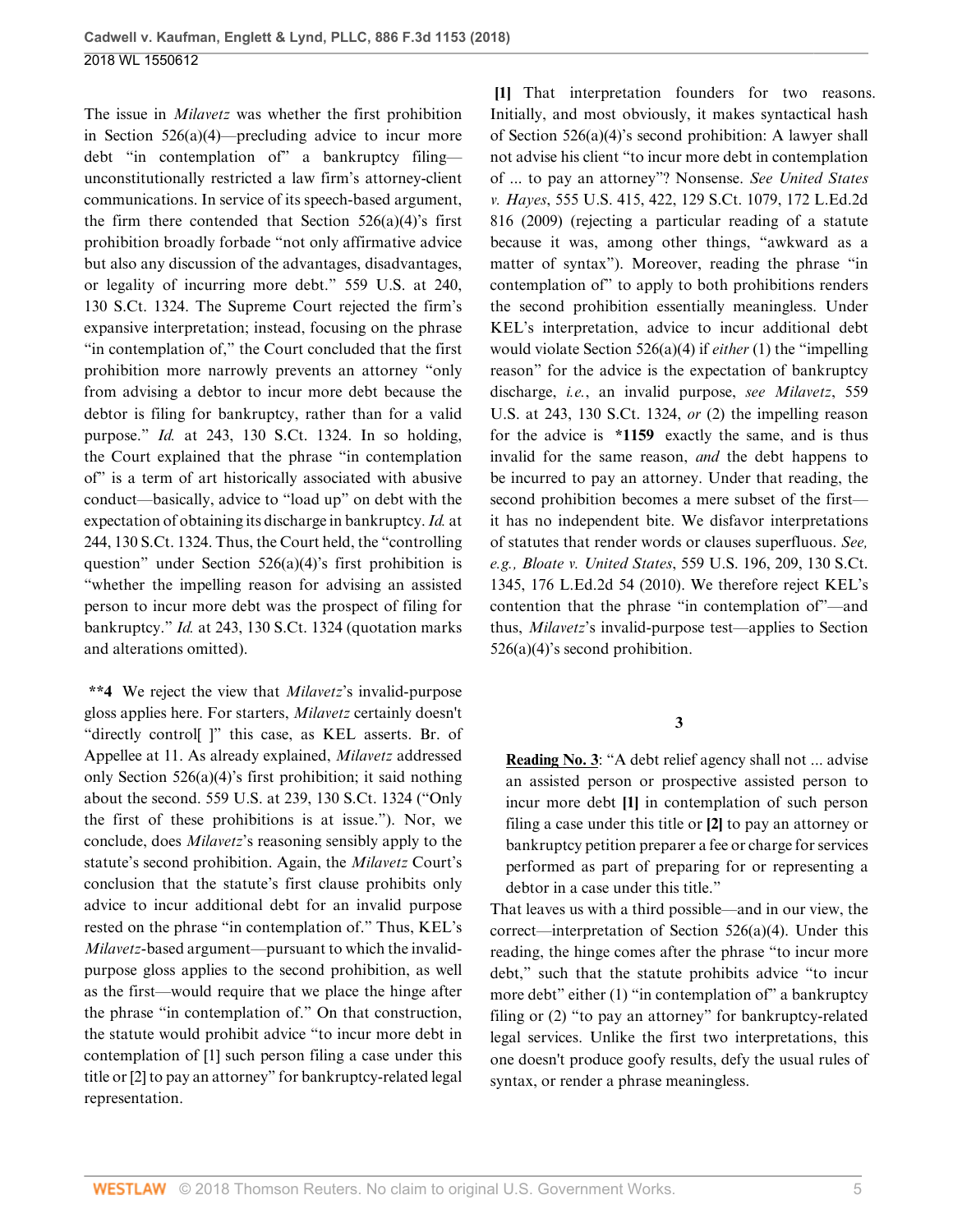<span id="page-5-0"></span>**[\[2](#page-0-2)]** Properly interpreted, then, [Section 526\(a\)\(4\)'](http://www.westlaw.com/Link/Document/FullText?findType=L&pubNum=1000546&cite=11USCAS526&originatingDoc=I3d670b10346311e89d46ed79fb792237&refType=SP&originationContext=document&vr=3.0&rs=cblt1.0&transitionType=DocumentItem&contextData=(sc.UserEnteredCitation)#co_pp_d40e000072291)s second prohibition forbids lawyers from advising their clients "to incur more debt ... to pay an attorney ... a fee or charge for services performed as part of preparing for or representing a debtor in a case under this title." [11 U.S.C.](http://www.westlaw.com/Link/Document/FullText?findType=L&pubNum=1000546&cite=11USCAS526&originatingDoc=I3d670b10346311e89d46ed79fb792237&refType=SP&originationContext=document&vr=3.0&rs=cblt1.0&transitionType=DocumentItem&contextData=(sc.UserEnteredCitation)#co_pp_d40e000072291)  $§$  526(a)(4). Importantly, this second prohibition—unlike the first, which is modified by the "in contemplation of" phrase of art that drove the result in *[Milavetz](http://www.westlaw.com/Link/Document/FullText?findType=Y&serNum=2021490121&originatingDoc=I3d670b10346311e89d46ed79fb792237&refType=RP&originationContext=document&vr=3.0&rs=cblt1.0&transitionType=DocumentItem&contextData=(sc.UserEnteredCitation))*—entails no invalid-purpose requirement. And that, we think, makes perfect sense, because the two prohibitions address different subjects. The first is framed in general terms it forbids advice "to incur more debt in contemplation of" a bankruptcy filing. That prohibition, read for all it might be worth, could cover both abusive advice (*e.g.*, advice to "load up" on debt just to get it discharged) and salutary advice that would likely inure to the benefit of both debtor and creditor (say, to refinance a mortgage to a better interest rate). As the Supreme Court recognized in *[Milavetz](http://www.westlaw.com/Link/Document/FullText?findType=Y&serNum=2021490121&pubNum=0000780&originatingDoc=I3d670b10346311e89d46ed79fb792237&refType=RP&originationContext=document&vr=3.0&rs=cblt1.0&transitionType=DocumentItem&contextData=(sc.UserEnteredCitation))*, the "in contemplation of" clause acts as a divining rod of sorts to separate the abusive advice from the salutary. [559 U.S. at 239–43, 248 n.6, 130 S.Ct. 1324.](http://www.westlaw.com/Link/Document/FullText?findType=Y&serNum=2021490121&pubNum=0000708&originatingDoc=I3d670b10346311e89d46ed79fb792237&refType=RP&originationContext=document&vr=3.0&rs=cblt1.0&transitionType=DocumentItem&contextData=(sc.UserEnteredCitation))

**\*\*5** The second prohibition, by contrast, is aimed at one specific kind of misconduct—in essence, a bankruptcy lawyer saying to his client, "You should take on additional debt to pay me!" That sort of advice is inherently abusive in at least two respects. First, it puts the attorney's financial interest—getting paid in full—ahead of the debtor-client's. If a creditor discovers the timing and reason for the fee-related debt, it could challenge the debt's dischargeability, thereby compromising the debtor's fresh start. *See Milavetz*[, 559 U.S. at 245, 130 S.Ct. 1324](http://www.westlaw.com/Link/Document/FullText?findType=Y&serNum=2021490121&pubNum=0000708&originatingDoc=I3d670b10346311e89d46ed79fb792237&refType=RP&originationContext=document&vr=3.0&rs=cblt1.0&transitionType=DocumentItem&contextData=(sc.UserEnteredCitation)). Second, it puts the lawyer's own interests ahead of the creditors' in that, while ensuring the lawyer's full payment, it leaves a diminished estate on which creditors can draw. *See id.* [Section 526\(a\)\(4\)'](http://www.westlaw.com/Link/Document/FullText?findType=L&pubNum=1000546&cite=11USCAS526&originatingDoc=I3d670b10346311e89d46ed79fb792237&refType=SP&originationContext=document&vr=3.0&rs=cblt1.0&transitionType=DocumentItem&contextData=(sc.UserEnteredCitation)#co_pp_d40e000072291)s second prohibition, then, has no need for any further invalid-purpose gloss, because the advice it targets is, in effect, suspect *per se*.

\* \* \*

**\*1160** We therefore hold that the district court erred in concluding that Cadwell was required to allege that KEL's advice was given for some additional, invalid purpose. Rather, the statute required only that he allege that he was "advise[d] ... to incur more debt ... to pay an attorney" for bankruptcy-related legal services.

**B**

<span id="page-5-1"></span>**[\[3](#page-0-0)]** Having determined [Section 526\(a\)\(4\)](http://www.westlaw.com/Link/Document/FullText?findType=L&pubNum=1000546&cite=11USCAS526&originatingDoc=I3d670b10346311e89d46ed79fb792237&refType=SP&originationContext=document&vr=3.0&rs=cblt1.0&transitionType=DocumentItem&contextData=(sc.UserEnteredCitation)#co_pp_d40e000072291)'s proper interpretation, we now turn to the question whether Cadwell's allegations state a claim under the statute's second prohibition. It seems clear to us that they do.

Cadwell alleged in his complaint that "KEL instructed [him] to pay the initial retainer and all subsequent payments by credit card." Good enough. First, Cadwell's assertion that KEL "instructed" him to make the payment satisfies the statute's "advise" requirement. *See [Milavetz](http://www.westlaw.com/Link/Document/FullText?findType=Y&serNum=2021490121&pubNum=0000708&originatingDoc=I3d670b10346311e89d46ed79fb792237&refType=RP&originationContext=document&vr=3.0&rs=cblt1.0&transitionType=DocumentItem&contextData=(sc.UserEnteredCitation))*, [559 U.S. at 246, 130 S.Ct. 1324](http://www.westlaw.com/Link/Document/FullText?findType=Y&serNum=2021490121&pubNum=0000708&originatingDoc=I3d670b10346311e89d46ed79fb792237&refType=RP&originationContext=document&vr=3.0&rs=cblt1.0&transitionType=DocumentItem&contextData=(sc.UserEnteredCitation)) (explaining that [Section](http://www.westlaw.com/Link/Document/FullText?findType=L&pubNum=1000546&cite=11USCAS526&originatingDoc=I3d670b10346311e89d46ed79fb792237&refType=SP&originationContext=document&vr=3.0&rs=cblt1.0&transitionType=DocumentItem&contextData=(sc.UserEnteredCitation)#co_pp_d40e000072291)  $526(a)(4)$ 's limit on "advis[ing]" a person to incur more debt "requires professionals ... to avoid *instructing or encouraging* assisted persons to take on more debt in that circumstance") (emphasis added). Second, Cadwell alleged that he was instructed to make a payment by credit card, an action that necessarily required him to "incur more debt." *See, e.g.*, Webster's Second New International Dictionary 1261 (1959) (defining "incur" to mean "[t]o meet or fall in with, as something inconvenient or harmful; to become liable or subject to; to bring down upon oneself; as to *incur* debt...."). Finally, there is no dispute for purposes of this appeal that the credit card charges were for KEL's representation of Cadwell in a bankruptcy-related legal proceeding.<sup>[3](#page-5-2)</sup>

<span id="page-5-3"></span><span id="page-5-2"></span> $3$  Because a violation of [Section 526\(a\)\(4\)](http://www.westlaw.com/Link/Document/FullText?findType=L&pubNum=1000546&cite=11USCAS526&originatingDoc=I3d670b10346311e89d46ed79fb792237&refType=SP&originationContext=document&vr=3.0&rs=cblt1.0&transitionType=DocumentItem&contextData=(sc.UserEnteredCitation)#co_pp_d40e000072291) is complete when a lawyer gives the advice to incur a debt to pay for bankruptcy-related representation, it doesn't matter that Cadwell might have completed a "Payment Authorization" form indicating that he intended to pay (at least in part) by debit card. In any event, ambiguities in the complaint are construed in Cadwell's favor, *see, e.g., Hill*[, 321 F.3d at 1335,](http://www.westlaw.com/Link/Document/FullText?findType=Y&serNum=2003169523&pubNum=0000506&originatingDoc=I3d670b10346311e89d46ed79fb792237&refType=RP&fi=co_pp_sp_506_1335&originationContext=document&vr=3.0&rs=cblt1.0&transitionType=DocumentItem&contextData=(sc.UserEnteredCitation)#co_pp_sp_506_1335) and exhibits attached to the complaint demonstrate that Cadwell did in fact make four of his payments via credit card.

<span id="page-5-5"></span>We therefore have no trouble concluding (as even KEL's attorney ultimately conceded at oral argument<sup>[4](#page-5-4)</sup>) that Cadwell's allegations state a claim under the statute as we have interpreted it.<sup>[5](#page-6-1)</sup>

[4](#page-5-5) *See* Tr. of Oral Argument at 15:45 (Q: "Do you agree that if the statute is properly read to say that the debt relief agency shall not advise an assisted person to

<span id="page-5-6"></span><span id="page-5-4"></span>